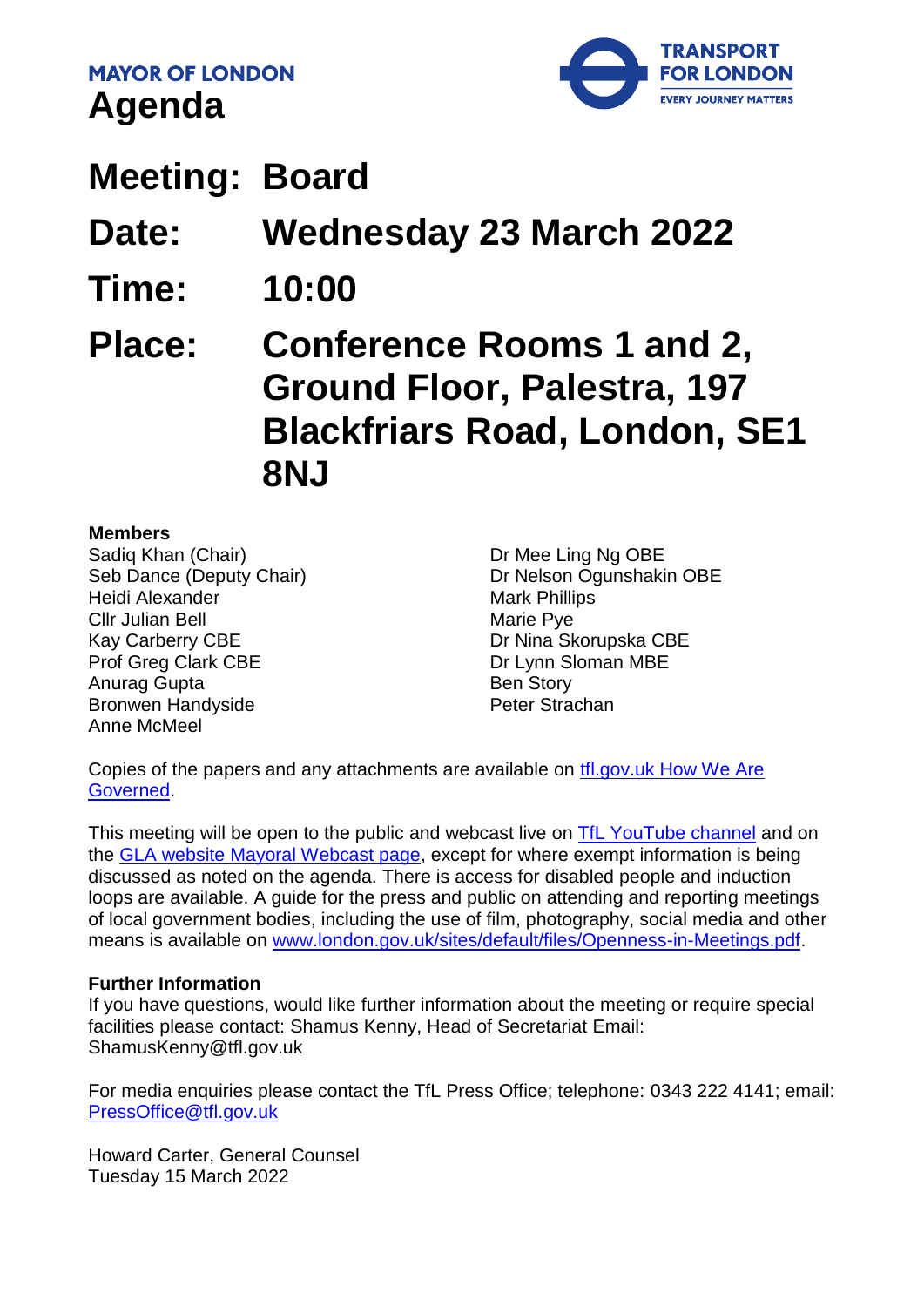### **1 Apologies for Absence and Chair's Announcements**

### **2 Declarations of Interests**

General Counsel

**Members are reminded that any interests in a matter under discussion must be declared at the start of the meeting, or at the commencement of the item of business.** 

**Members must not take part in any discussion or decision on such a matter and, depending on the nature of the interest, may be asked to leave the room during the discussion.**

**3 Minutes of the Meeting of the Board held on 2 February 2022** (Pages 1 - 14)

General Counsel

**The Board is asked to approve the minutes of the meeting of the Board held on 2 February 2022 and authorise the Chair to sign them.**

**4 Matters Arising, Actions List and Use of Delegated Authority** (Pages 15 - 24)

General Counsel

**The Board is asked to note the updated actions list and the use of authority delegated by the Board.**

**5 Commissioner's Report** (Pages 25 - 62)

Commissioner

**The Board is asked to note the Commissioner's Report, which provides an overview of major issues and developments since the report to the meeting on 2 February 2022 and updates Members on significant projects and initiatives.**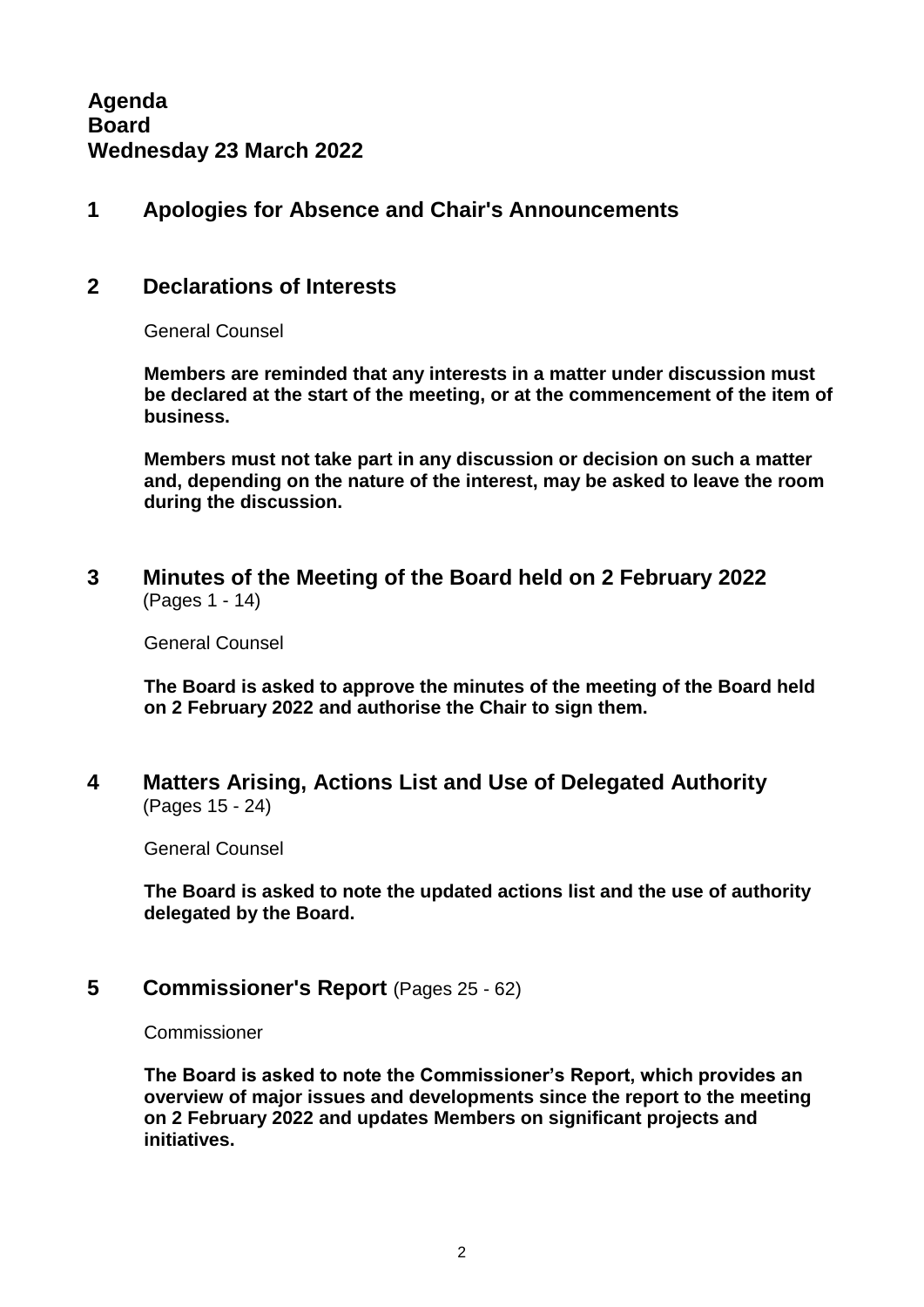**6 Elizabeth Line Operational Readiness and Crossrail Update** (Pages 63 - 66)

Commissioner and Chief Executive, Crossrail

**The Board is asked to note the paper.**

# **7 TfL Budget 2022/23 and Finance Update - to follow**

Chief Finance Officer

**The Board is asked to note the paper and approve the TfL Budget for 2022/23.**

### **8 TfL Scorecard 2022/23** (Pages 67 - 84)

Chief Finance Officer

**The Board is asked to note the paper and approve the TfL Scorecard for 2022/23.**

### **9 TfL Prudential Indicators 2022/23 to 2024/25 - to follow**

Chief Finance Officer

**The Board is asked to approve: the TfL Prudential Indicators for 2022/23 and the following two years; the Treasury Management Indicators for 2022/23 and the following two years; and the Annual TfL Policy Statement on Minimum Revenue Provision.**

### **10 Establishment of Land and Property Committee** (Pages 85 - 92)

#### General Counsel

**The Board is asked to approve: the establishment, membership and terms of reference of Land and Property Committee to provide assurance and oversight for the Board on TfL's activities; related changes to Standing Orders and the terms of reference of the Finance Committee; and some other minor changes to Standing Orders.**